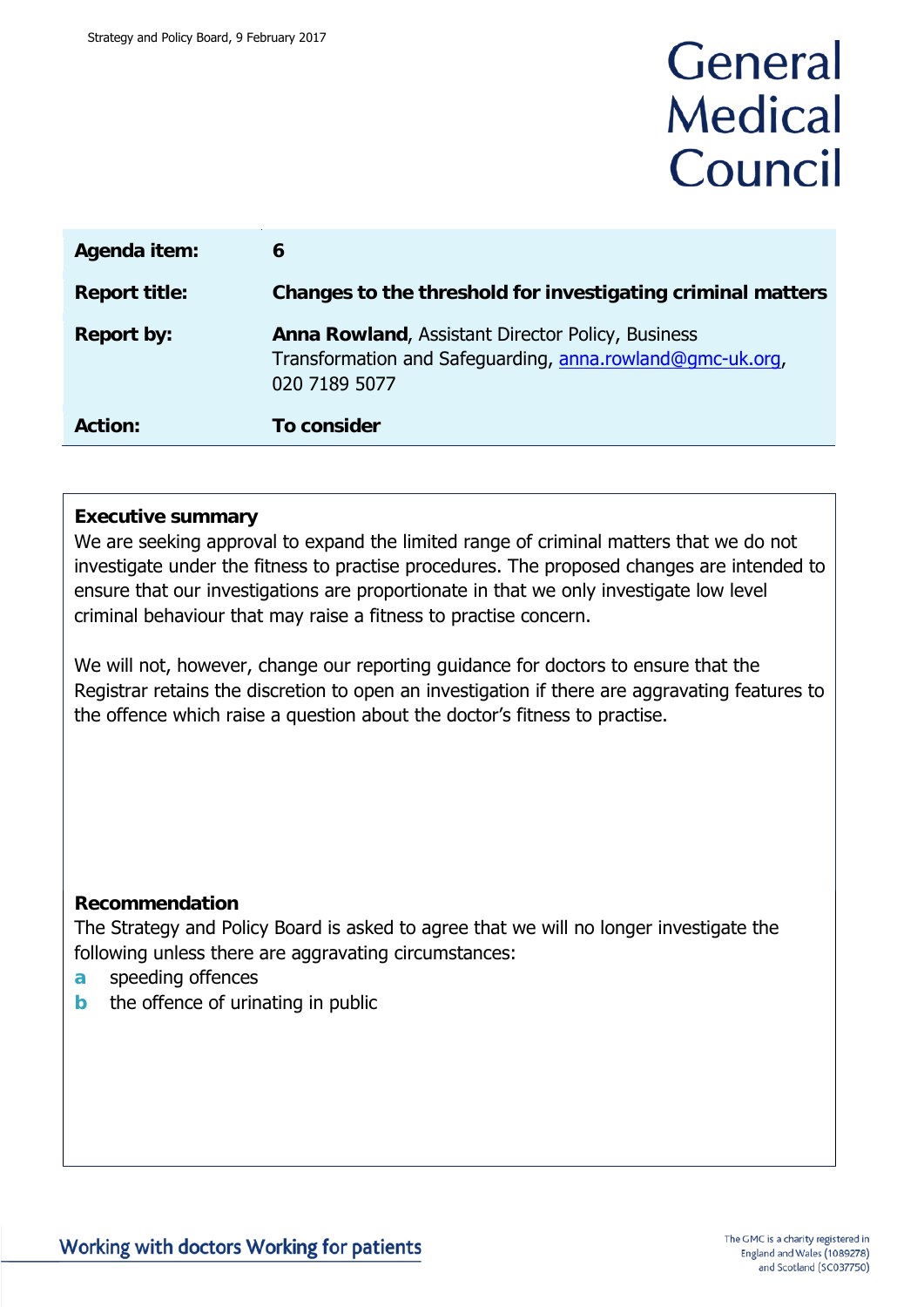### **Background**

- **1** There are very few criminal matters that we do not promote to a full investigation. As part of our ongoing work to review thresholds, we have considered whether there is additional scope to close more cases involving low level criminality at the triage stage. This would be consistent with our aim to ensure we only carry out a full investigation where necessary, enable us to focus our resources on the most serious cases and help reduce the stress caused to doctors by an investigation if it is unlikely to result in our taking action.
- **2** The following criminal matters can currently be closed at triage with no further action:
	- Any road traffic offence for which a Fixed Penalty Notice (FPN) was issued.
	- **Speeding offences where the doctor was not driving at excessive speed resulting** in an automatic ban and there are no other aggravating circumstances.
	- **Minor motoring offences where there are no aggravating circumstances, including** traffic light offences, talking on a mobile phone while driving, not wearing a seatbelt and careless driving (which is distinct from dangerous driving).
	- **Penalty notices for disorder (PND) at the lower tier penalty level.**
- **3** All other types of offence (irrespective of the method of police disposal) are promoted to a full investigation under stream one. This has resulted in doctors being investigated for several months after receiving a PND for relatively low level offences such as urinating in public. This is no longer consistent with our aim to resolve issues at the earliest opportunity when it is appropriate to do so.
- **4** However, we must keep in mind our overarching objective to protect patients and promote and maintain public confidence in the medical profession. The Assistant Registrar should therefore retain discretion to open an investigation if there are aggravating factors suggesting the doctor's fitness to practise is impaired.

### **Proposed changes to thresholds**

- **5** The proposals below will enable the Registrar to dispose of specified minor criminal matters promptly where these do not raise an issue regarding the doctor's fitness to practise and an investigation is not necessary or desirable.
- **6** The first recommendation is that we will no longer investigate any pure speeding offences (regardless of whether the doctor received a conviction, caution or FPN.) We currently investigate speeding if the offence involved excessive speed resulting in an automatic ban. It is proposed that we no longer investigate any offences solely relating to speeding for the following reasons: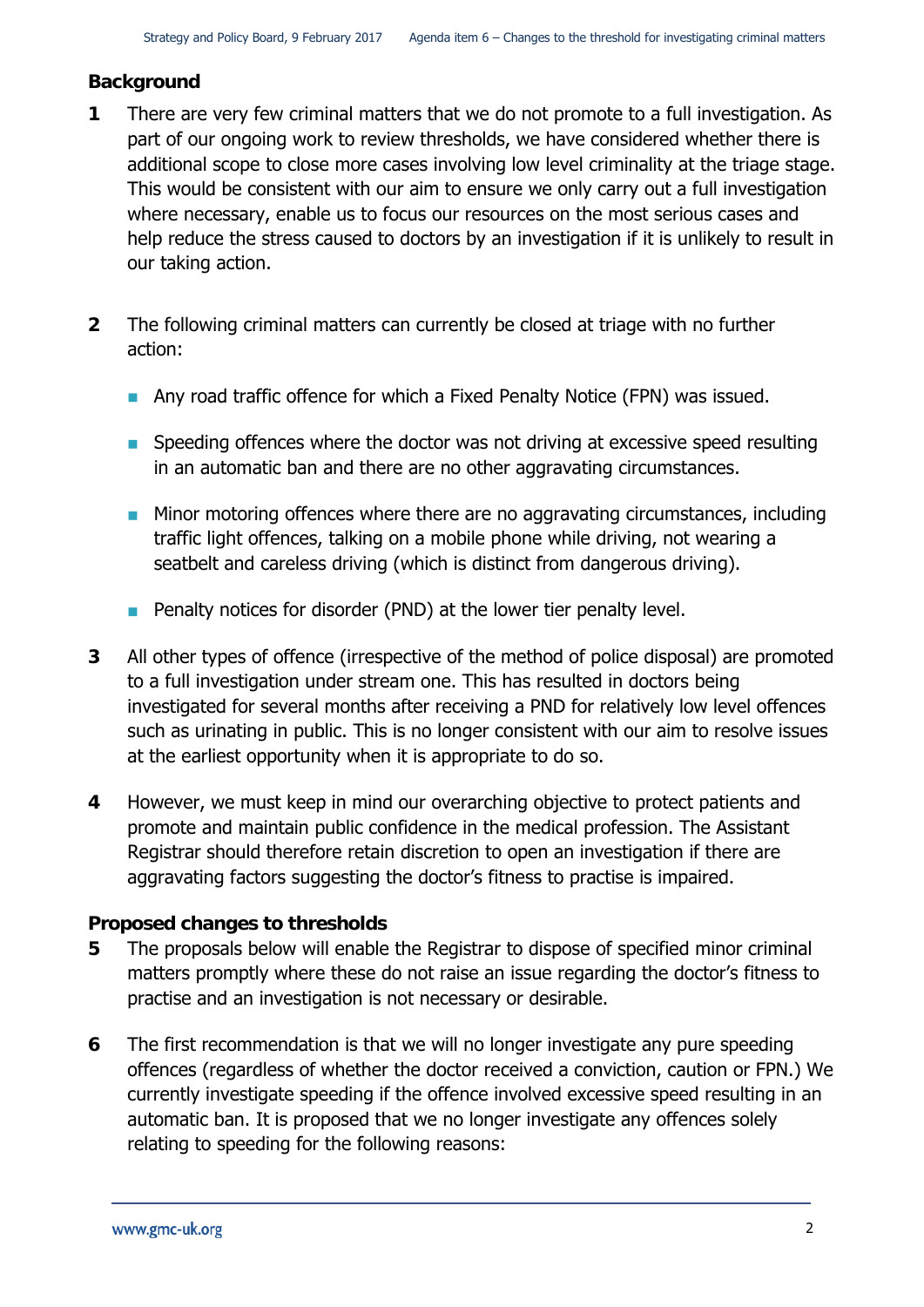- A conviction or other criminal sanction for speeding would not normally in itself raise an issue of impaired fitness to practise requiring investigation even if the doctor received a ban. If there are aggravating factors relevant to the speeding offence, such as a collision or the potential for an accident, the Police will charge the driver with a more serious offence such as dangerous or reckless driving. These more serious types of driving offence will continue to be investigated.
- Cases arising from a speeding conviction/FPN/caution where the doctor received a ban/was travelling at excessive speed are usually closed with no further action. From January 2013 until September 2016, there were 17 stream one investigations relating to speeding offences. Of these, 4 were concluded by the case examiners with no action, 12 were concluded with advice and 1 doctor received a warning.
- **7** The second recommendation is that we no longer investigate any conviction or other method of criminal disposal solely for the offence of urinating in public. This is proposed due to the minor nature of the offence and will bring our guidance into line with that of the Registration and Revalidation Directorate who do not investigate if this offence is declared by a doctor when applying for registration. Between 2013- 2016, we opened 6 stream one investigations for the offence of urinating in public. All were closed by the case examiners with no action and only three of the doctors received advice.
- **8** If the two recommendations are approved, the Registrar will retain discretion to open an investigation if there are specific aggravating factors or other fitness to practise concerns. Draft guidance for Assistant Registrars on what may constitute an aggravating factor is at Annex A.

### **Legal advice**

**9** The Medical Act 1983 (as amended) requires the Registrar to open an investigation if there is an allegation that a doctor's fitness to practise is impaired by reason of a conviction or caution. However, we have obtained legal advice confirming that the Registrar does have discretion not to investigate a conviction or caution if they believe it is incapable of amounting to an allegation that the doctor's fitness to practise is impaired. As convictions/cautions solely relating to the low level offences of speeding and urinating in public do not result in action on doctors' registration following investigation, these would fall into the definition of being incapable of amounting to an allegation that the doctor's fitness to practise is impaired.

### **Equality and diversity**

**10** Reducing the number of low level criminal matters which are promoted to full investigations would not have a negative impact on any groups with protected characteristics. It is designed to be an improvement by reducing the number of investigations that will subsequently result in no action and this may lead to greater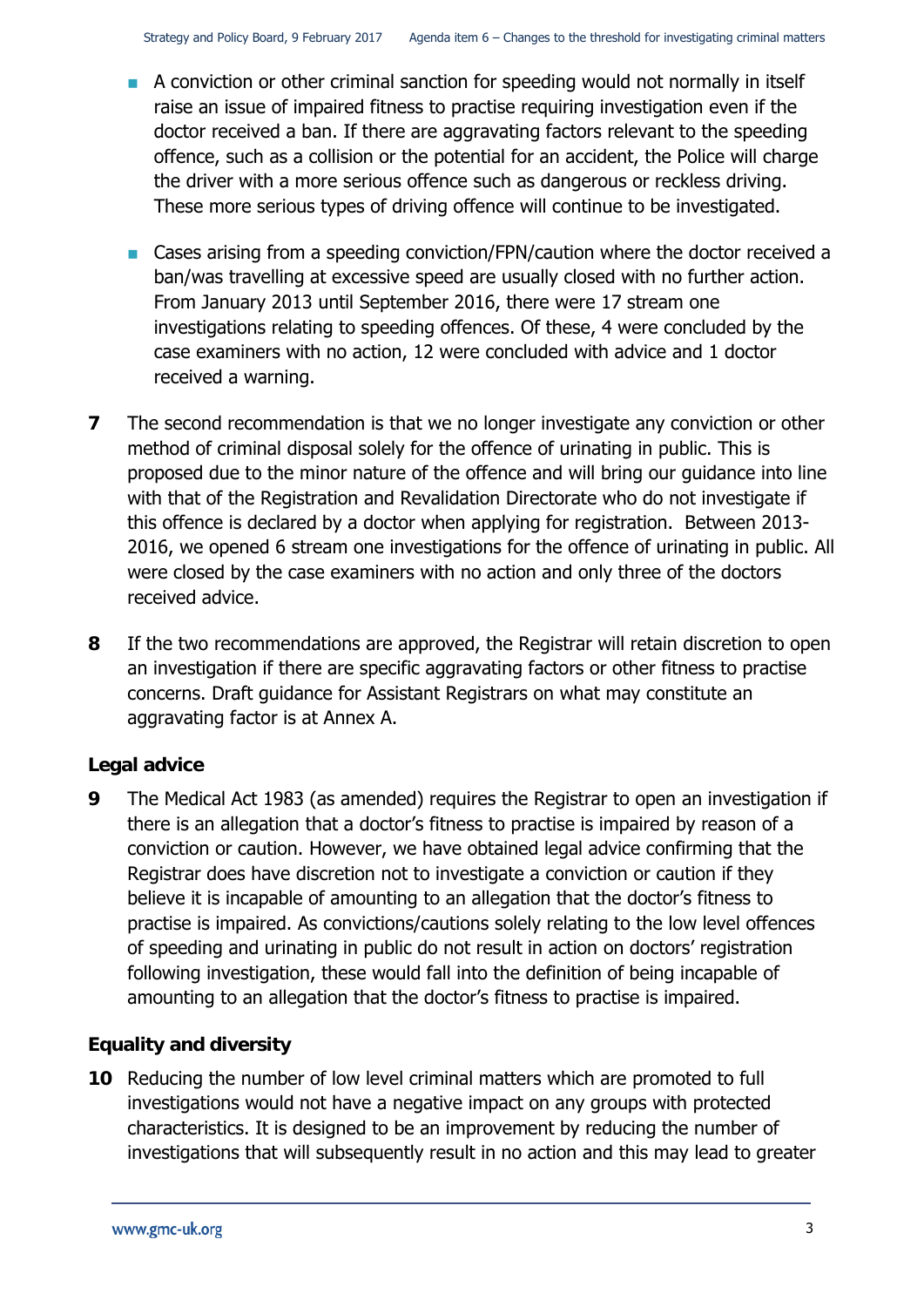benefit for groups that are over-represented in cases involving criminality such as male doctors and BME doctors.

### **Next steps**

**11** If approved by the Board, the changes to the threshold will be implemented by the end of February and our guidance will be updated to reflect the change.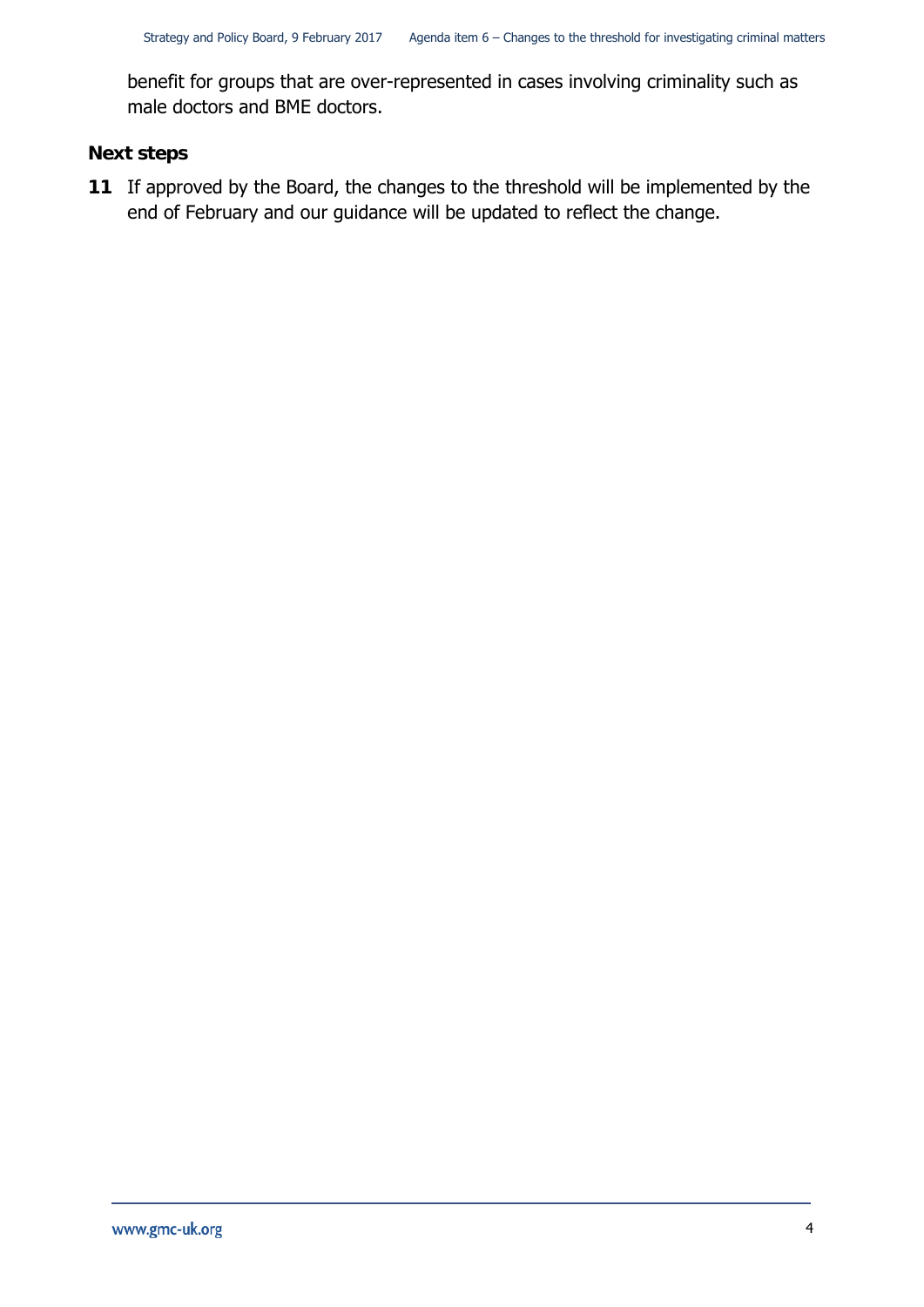### **6 – Changes to the threshold for investigating criminal matters**



# **6 – Annex A**

# **Guidance for decision makers on closing criminal cases at triage**

### **Introduction**

- **1** The purpose of this guidance is to provide advice to staff on the factors to be taken into account when closing criminal cases at triage. Although a limited number of criminal matters can be closed at triage, the Assistant Registrar (AR) retains discretion to open an investigation if there are aggravating factors which raise a question about the doctor's fitness to practise.
- **2** The initial threshold for investigation of a doctor's fitness to practise is set out in section 35C(2) Medical Act 1983 ('the Act') which states:

### 35C. Functions of the Investigation Committee

(1) This section applies where an allegation is made to the General Council against - (a) a fully registered person; or (b) a person who is provisionally registered,

that his fitness to practise is impaired.

(2) A person's fitness to practise shall be regarded as "impaired" for the purposes of this Act by reason only of –

(a) misconduct;

(b) deficient professional performance;

(c) a conviction or caution in the British Islands for a criminal offence, or a conviction elsewhere for an offence which, if committed in England and Wales, would constitute a criminal offence;

(d) adverse physical or mental health;

(da) not having the necessary knowledge of English (but see section 2(4));

(e) a determination by a body in the United Kingdom responsible under any enactment for the regulation of a health or social care profession to the effect that his

Working with doctors Working for patients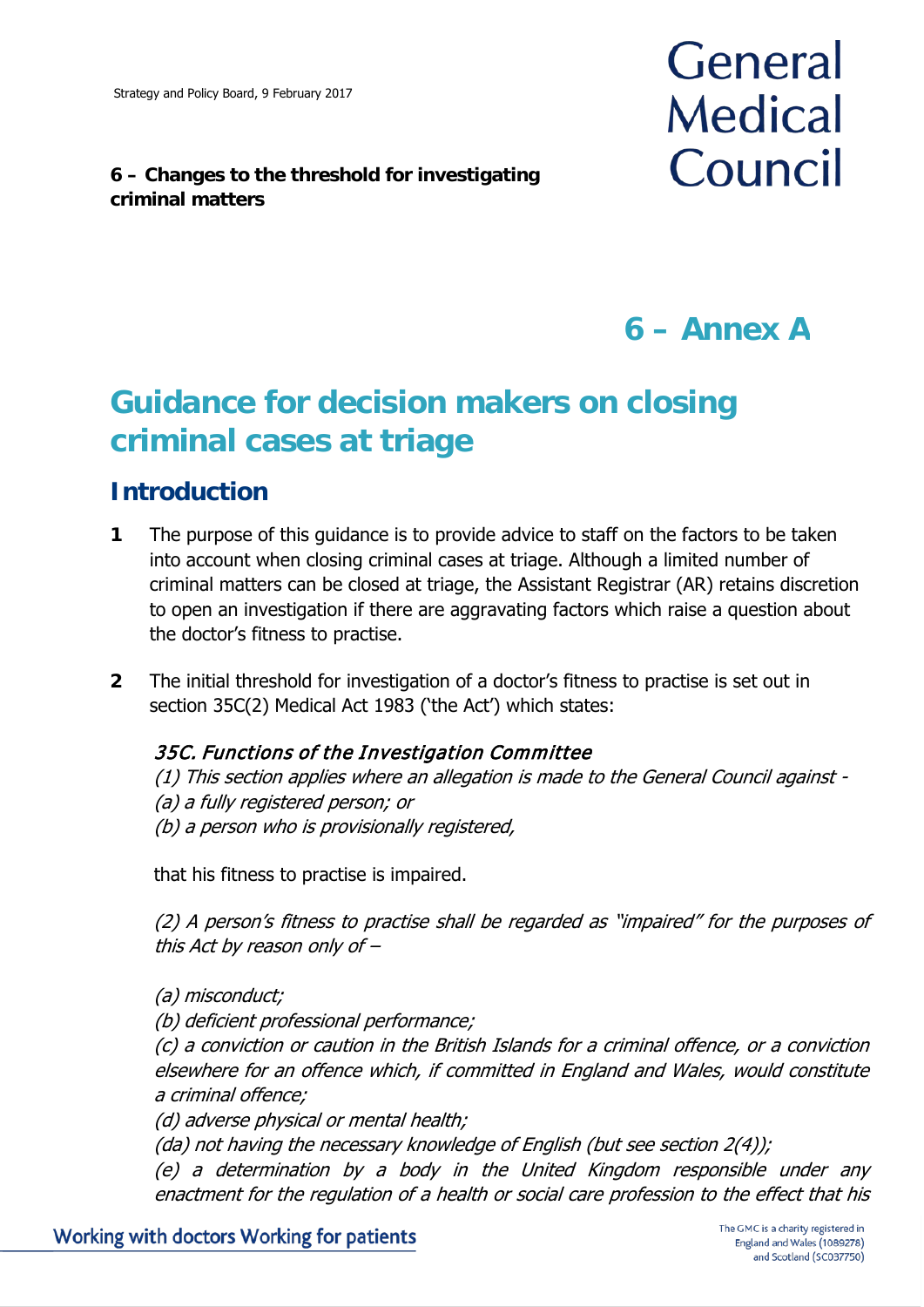fitness to practise as a member of that profession is impaired, or a determination by a regulatory body elsewhere to the same effect.

The test to be applied at the triage stage is 'whether the allegation appears to raise a question as to whether fitness to practise is impaired.'

- **3** A doctor's fitness to practise can be impaired by reason of a "conviction or caution in the British Islands for a criminal offence, or a conviction elsewhere for an offence which, if committed in England or Wales, would constitute a criminal offence." Rule 5 of the General Medical Council (Fitness to Practise) Rules 2004 contains specific provisions for the management of cases which result from a conviction, police caution or a determination from another regulatory body. Under Rule 5(1), any conviction resulting in a custodial sentence (whether suspended or not) is referred directly to a Medical Practitioners Tribunal (MPT). Although Rule 5(1) allows for any conviction to be referred directly to an MPT, in practice we will refer all non-custodial convictions to the case examiners for a decision under rule 8 once the necessary investigation information has been obtained. This is done under Rule 5(2).
- **4** Our [reporting guidance](http://www.gmc-uk.org/guidance/ethical_guidance/30265.asp) also requires doctors to notify us of the following in addition to criminal charges, convictions and cautions:

Fixed Penalty Notices at the upper tier Public Notices for Disorder Bind overs Community resolutions Discretionary disposals Formal adult warnings Cannabis warning Anti-Social behaviour orders

**5** The matters listed above are investigated as an allegation of misconduct against the doctor under Section 35(2)(a) of the Act as they are alternative methods of disposal by the police for low level offences.

### **Criminal cases which can be closed at triage**

- **6** With the exception of the matters detailed in paragraph 7 below, all convictions, cautions and other methods of police disposal are promoted to full investigations.
- **7** The following criminal matters are considered incapable of amounting to an allegation of impairment and are closed at triage with no further action:
	- Any road traffic offence for which a Fixed Penalty Notice (FPN) was issued.
	- **Offences solely relating to speeding where there are no aggravating circumstances**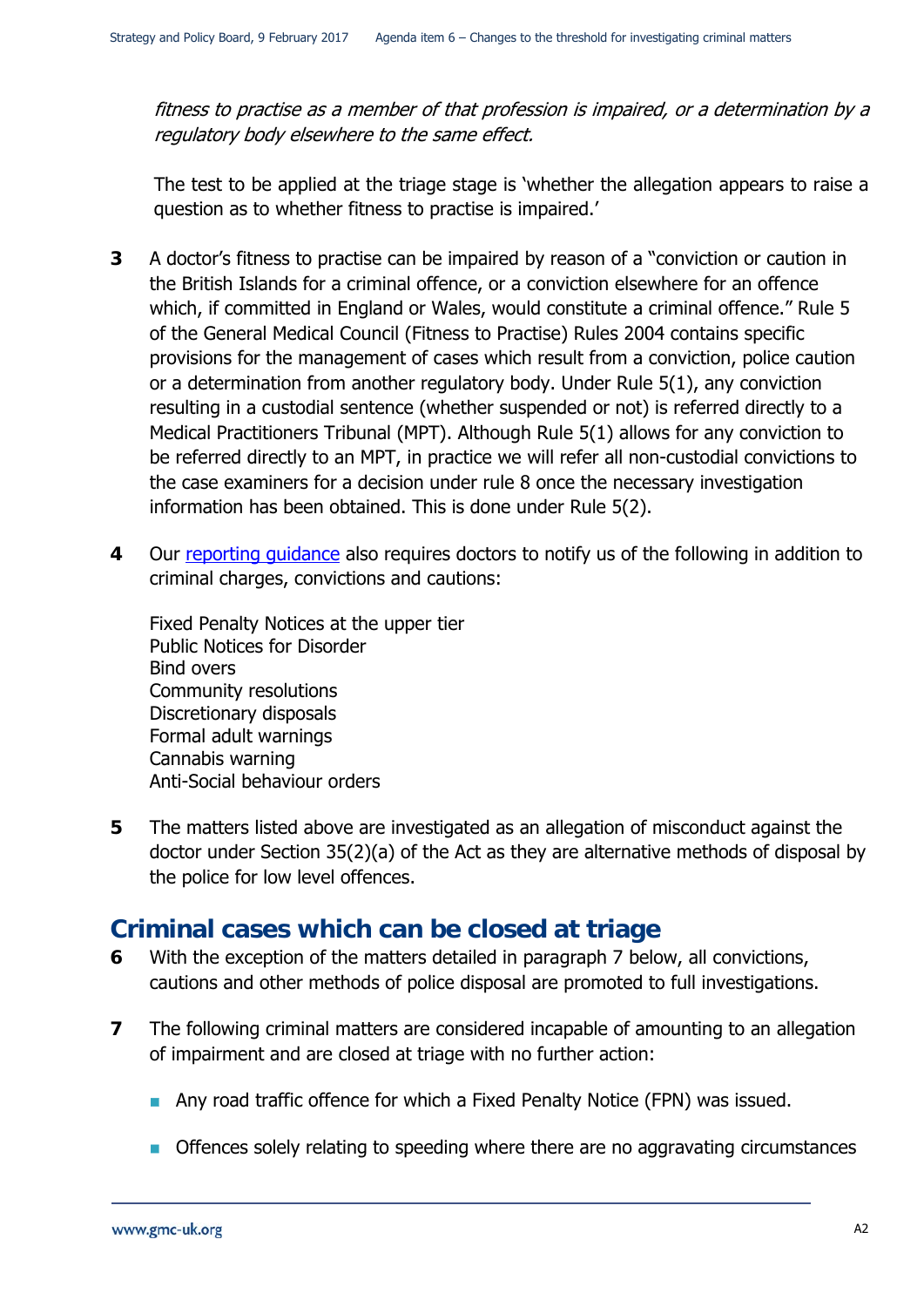- **Minor motoring offences where there are no aggravating circumstances, including** traffic light offences, talking on a mobile phone while driving, not wearing a seatbelt and careless driving (which is distinct from dangerous driving). There is not currently a definitive list of "minor motoring offences" and Assistant Registrars will need to use their discretion as to whether an offence falls into this category.
- All penalty notices for disorder (PND) at the lower tier penalty level
- Any penalty notices for disorder (PND) at the upper tier which are not on the list of specified offences at annex A (which will continue to be investigated). However, doctors are still required to report these to us under our quidance Reporting [criminal and regulatory proceedings within and outside the UK.](http://www.gmc-uk.org/guidance/ethical_guidance/30265.asp) This will enable the AR to consider if there are any aggravating factors requiring an investigation to be opened.
- **Any conviction, caution or other method of police disposal for the offence solely of** urinating in public unless there are aggravating factors requiring an investigation to be opened.
- **8** As our policy is to close a range of minor offences at triage unless there are aggravating circumstances, this guidance is intended to help Assistant Registrars assess if there are aggravating factors which require an investigation to be opened even if the underlying matter has been approved for closure.

### **Aggravating Factors**

- **9** Before closing any of the matters listed at paragraph 7 above, the AR should consider if there are any known aggravating factors underpinning the offence. These will only be relevant if those aggravating factors raise a question about the doctor's fitness to practise which is sufficiently serious to amount (if proven) to impairment.
- **10** The list below provides examples of aggravating factors that could raise a question about a doctor's fitness to practise although this is not exhaustive:
	- Alcohol or illegal drugs were a factor in the criminal behaviour. If this is the case, further information may need to be sought to establish if the doctor may have an underlying addiction. Specialist health advice can be obtained as part of a provisional enquiry under rule 4(4) which will help determine if a full investigation is necessary.
	- **There was a religious or racial motivation behind the underlying criminal conduct.** For example, if a doctor received a FPN or PND for urinating in public but had urinated on a sensitive religious or cultural site. Although urinating in public has been approved for closure at triage, the aggravating circumstances of the offence may make it appropriate for an investigation to be opened or further enquiries undertaken under rule 4(4). This is likely to be a very rare scenario as the doctor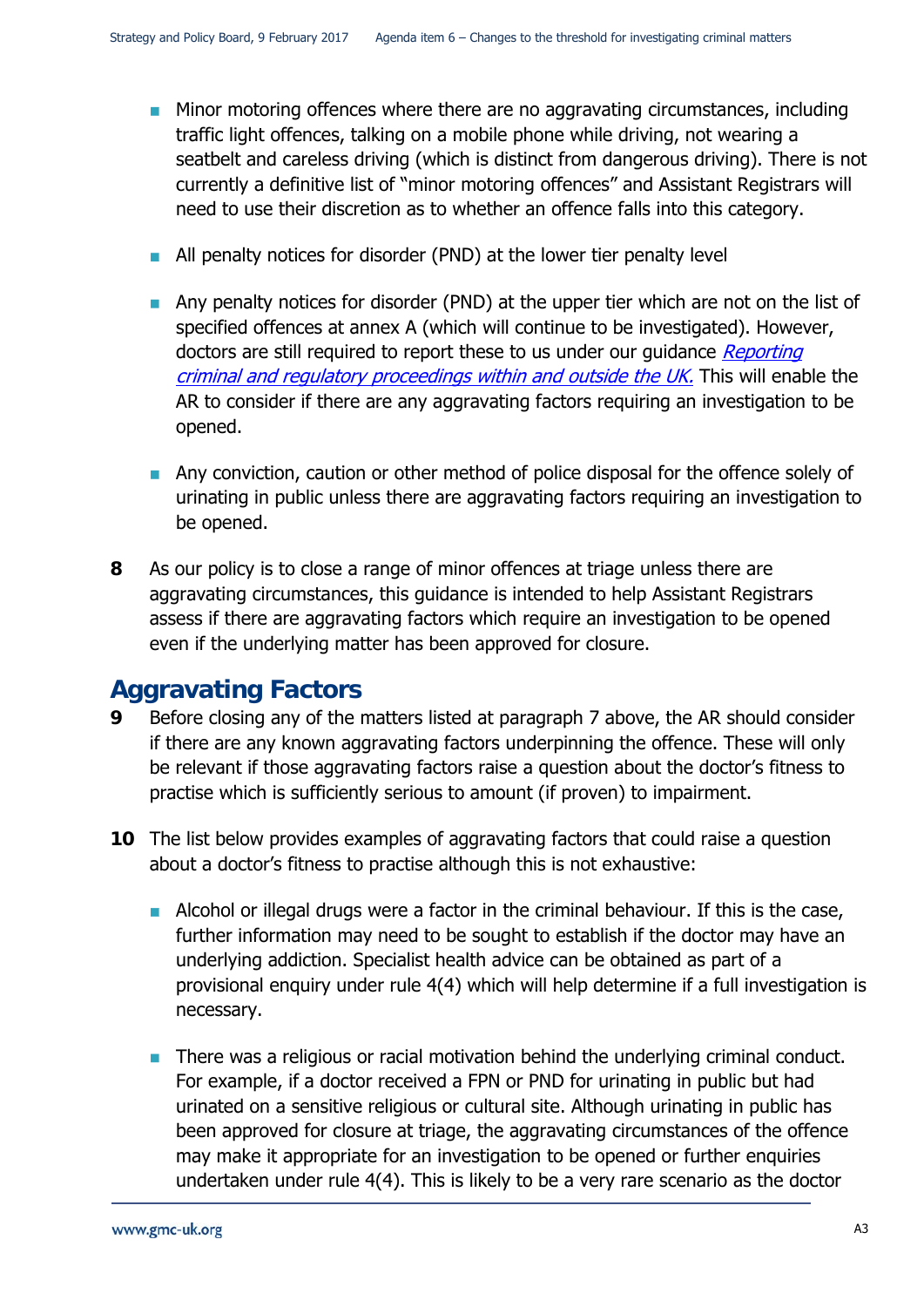would usually be charged with a more serious offence such as racially or religiously aggravated disorder.

- $\blacksquare$  The underlying circumstances of the offence raise a safeguarding concern suggesting the doctor may pose a risk of harm to children and/or vulnerable adults. For example, an upper tier PND can be issued for the offence of buying or attempting to buy alcohol for a person under 18. Further information is likely to be required to establish whether the circumstances of the offence raise a question about the doctor's fitness to practise. Enquiries should be made under rule 4(4) in the first instance so a decision can be made about whether the threshold for a full investigation is met.
- **There has been negative media coverage of the offence to the extent that public** confidence in doctors generally might be undermined if we did not investigate.

#### **Seeking further information**

**11** It will not be necessary to routinely seek further information about a criminal matter that has been approved for closure in order to verify that there are no aggravating features. This would involve disproportionate effort and resources in view of the minor nature of the offences approved for closure. However, where we already have information suggesting the underlying circumstances may raise a fitness to practise concern, we must consider whether an investigation should be opened or additional evidence obtained under rule 4(4).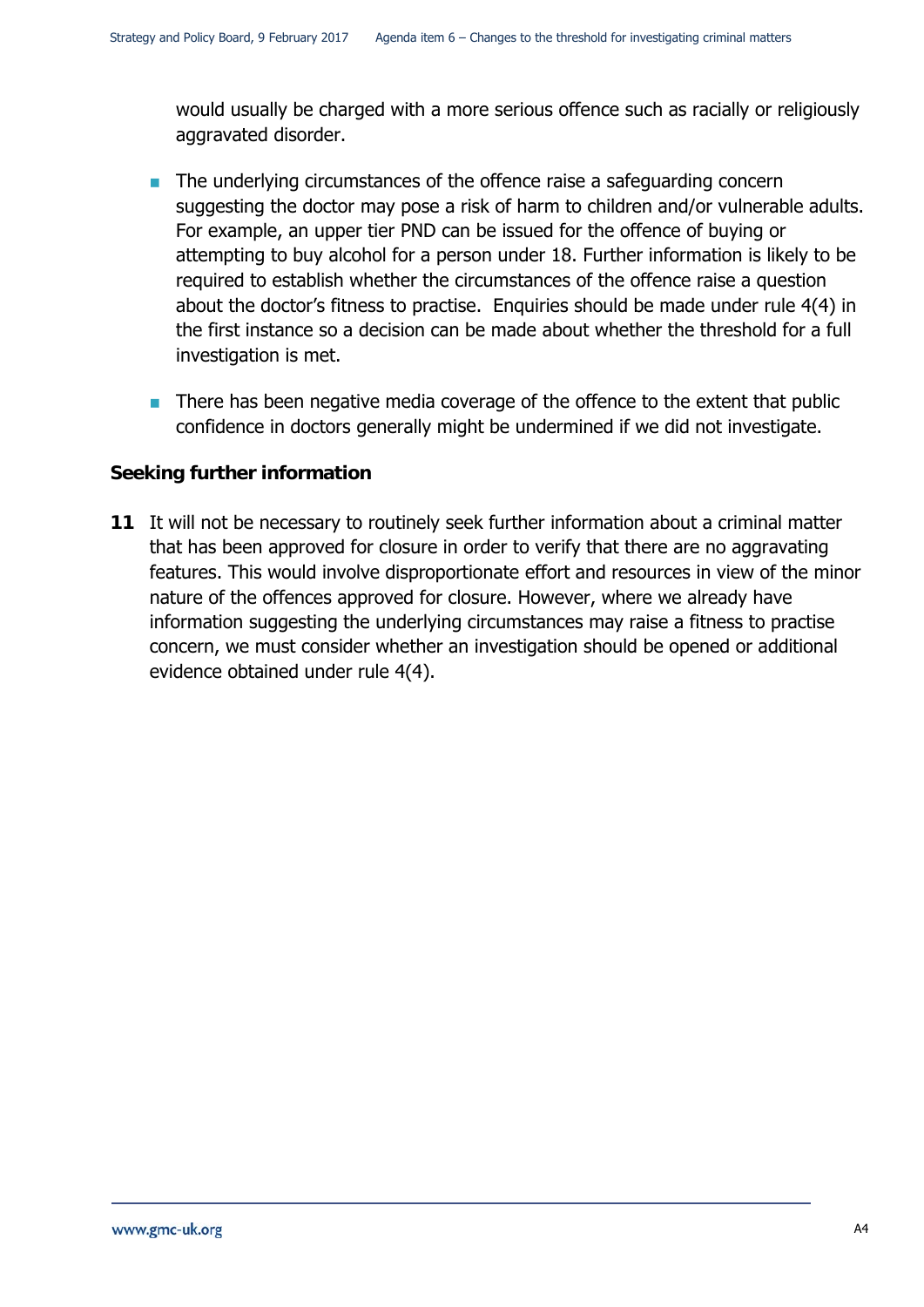## **Annex A– Penalty Notices for Disorder (PND) and Fixed Penalty Notices (FPN) which the Registrar will not have discretion to close at triage**

The following offences resulting in a PND at the upper tier will still require investigation as they may raise health concerns or probity issues

| Drunk and disorderly in a public place | s91 of the Criminal Justice Act 1967 |
|----------------------------------------|--------------------------------------|
| Possession of a controlled drug of     | S5(2) and Schedule 2 of Misuse of    |
| Class $B - cannabis/cannabis$ resin    | Drugs Act 1971                       |
| (may only be given on one occasion)    |                                      |
| Theft (under £100 retail/commercial    | s1 of the Theft Act 1968             |
| only)                                  |                                      |
| Sending false messages/persistently    | s127(2) of the Communications Act    |
| using a public electronic              | 2003                                 |
| communications network in order to     |                                      |
| cause annoyance, inconvenience or      |                                      |
| needless anxiety                       |                                      |

We will still investigate the following as they have a safeguarding element

| Sale of alcohol anywhere to a person<br>under 18                                              | s146(1) of the Licensing Act 2003 |
|-----------------------------------------------------------------------------------------------|-----------------------------------|
| Supply of alcohol by or on behalf of a<br>club to a person aged under 18                      | s146(3) of the Licensing Act 2003 |
| Buys or attempts to buy alcohol on<br>behalf of a person under 18                             | s149(3) of the Licensing Act 2003 |
| Buys or attempts to buy alcohol for<br>consumption on relevant premises by<br>person under 18 | s149(4) of the Licensing Act 2003 |
| Delivery of alcohol to person under 18<br>or allowing such delivery                           | s151 of the Licensing Act 2003    |

### **We will also still investigate the following offences resulting in an FPN which are set out in Part 11 of the Anti-Social Behaviour etc (Scotland) Act 2004:**

| Section 78 of the Licensing        | Riotous behaviour while drunk in       |
|------------------------------------|----------------------------------------|
| (Scotland) Act 1976 (c. 66)        | licensed premises                      |
| Section 79 of the Licensing        | Refusing to leave licensed premises on |
| (Scotland) Act 1976 (c. 66)        | being requested to do so               |
| Section $50(1)$ of the Civic       | Being drunk and incapable in a public  |
| Government (Scotland) Act 1982 (c. | place                                  |
| 45)                                |                                        |